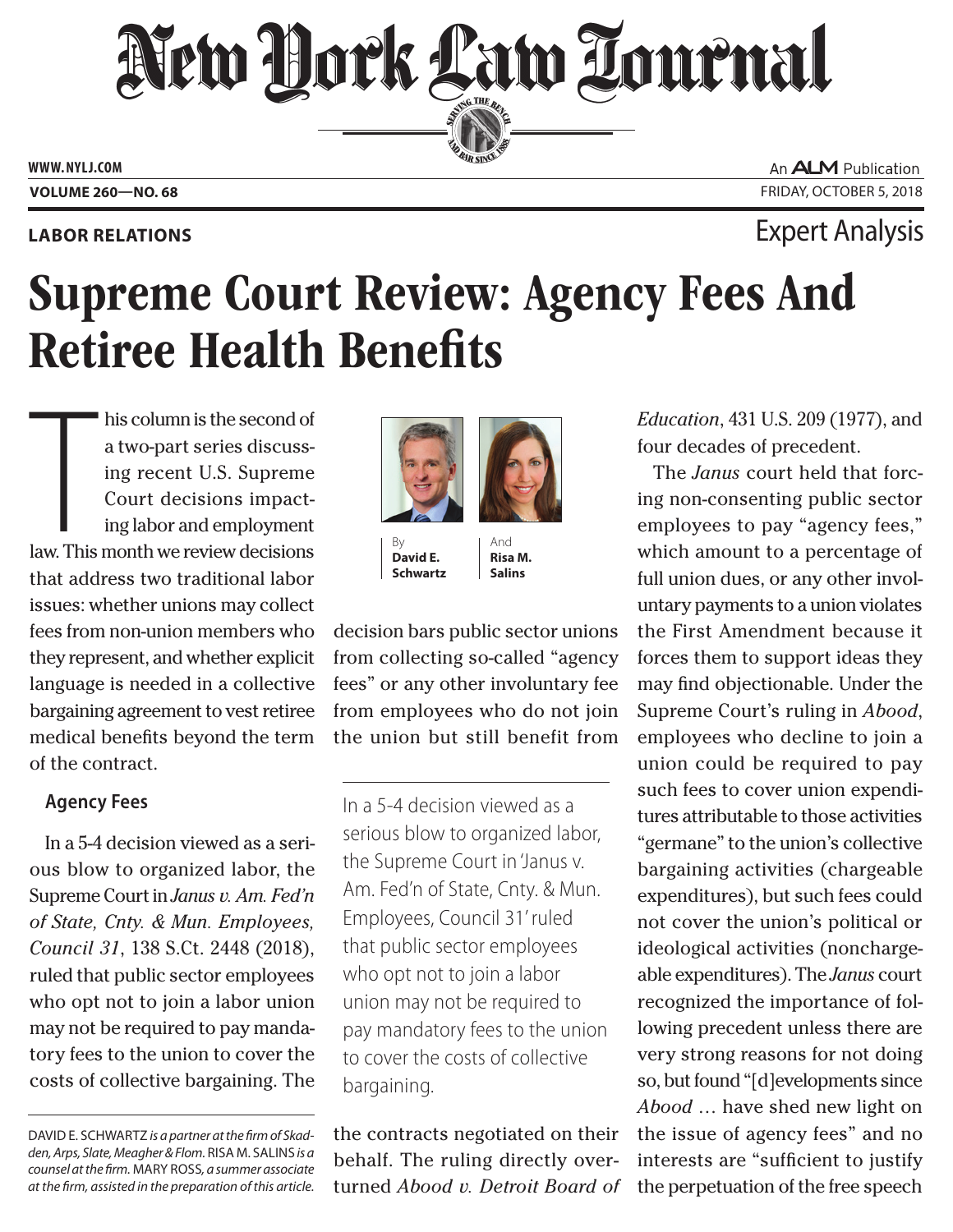violations that *Abood* has countenanced for the past 41 years."

The majority in *Janus* found *Abood* was poorly reasoned, highlighting the line between chargeable and nonchargeable union expenses "proved to be impossible to draw with precision." Further, the majority rejected *Abood*'s two main justifications for agency fees: promotion of "labor peace," meaning the avoidance of conflict that might occur if employees in a unit are represented by more than one union, and minimizing the risk of "free riders" who enjoy benefits of union representation without shouldering the costs. In the majority's view, "labor peace" could be preserved through means significantly less restrictive of associational freedoms than assessing agency fees, as shown by the fact that millions of public employees in the 28 states that now have laws prohibiting agency fees are represented by unions that serve as exclusive representatives. In addition, the majority stated freerider arguments are insufficient to overcome First Amendment objections, particularly here given that unions would not refuse to serve as exclusive representative of all employees in the unit if they are not given agency fees.

In a harsh dissent, Justice Elena Kagan argued *Abood* is now, as when it was issued, consistent with the court's First Amendment law and provided a workable standard for courts to apply. The dissent stated the majority overruled *Abood* "for

not exceptional or special reason, but because it never liked the decision" and argued the majority's decision amounts to turning "the First Amendment into a sword, and using it against workaday economic and regulatory policy."

Although the *Janus* ruling applies to public sector unions, labor leaders have expressed concern that it will give momentum to efforts to abolish mandatory fees for private sector union members as well. Currently 28 states have adopted rightto-work legislation that prohibits individuals from being required to join labor unions or pay union dues. As a result of *Janus*, anti-union groups are likely to push harder for right-to-work laws in the 22 states that do not yet have them.

#### **Preemptive Measures**

In anticipation of the *Janus* ruling, in April 2018 the New York State Legislature enacted protections seeking to give public sector unions greater leverage over employees who might consider opting out of union membership. In particular, a new provision of the New York Civil Service Law requires public employers to notify the applicable union within 30 days of hiring an employee into a bargaining unit, provide the union with the employees' contact information and make the employee available to meet with union representatives, during work time, within 30 days of such notice. These requirements enable the union to contact the employee

for purposes of encouraging union membership and signing of a dues deduction authorization card. An amendment to New York state law also provides that a public sector union's obligation to represent nonmembers is limited to the negotiation and enforcement of the contract, and the union is not required to represent non-members in various disciplinary processes when the non-member is authorized to get his or her own representation.

It remains to be seen how these preemptive measures will hold up following the *Janus* ruling.

### **Retiree Benefits**

In a unanimous per curiam opinion, the Supreme Court in *CNH Indus. N.V. v. Reese*, 138 S.Ct. 761 (2018), held collective bargaining agreements, including those that establish ERISA plans, should be interpreted according to ordinary principles of contract law. The court reversed the decision of the U.S. Court of Appeals for the Sixth Circuit which had used a "*Yard-Man* inference" to infer retiree medical benefits vested for life. Rather, the court held as a matter of law that the only reasonable interpretation of the collective bargaining agreement at issue was that the retiree medical benefits expired when the collective bargaining agreement expired.

Three years ago, in *M&G Polymers USA, LLC v. Tackett*, 135 S.Ct. 926 (2015), the Supreme Court similarly held collective bargaining